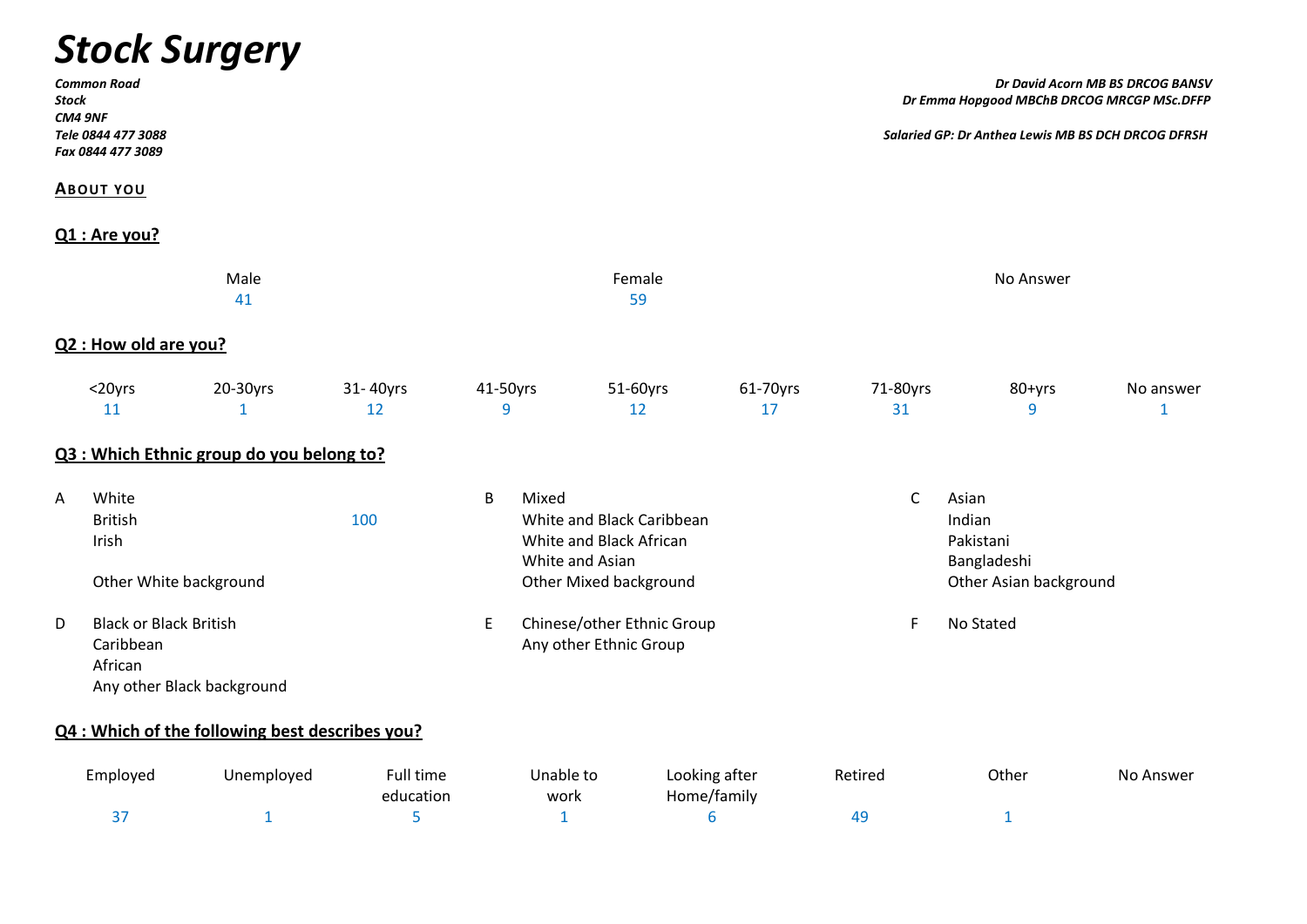## **Q5 : Do you have a long-standing health condition?**

| Yes<br>57                                                           | <b>No</b><br>33    |                | Don't know/can't say<br>8    | No answer<br>$\overline{2}$ |
|---------------------------------------------------------------------|--------------------|----------------|------------------------------|-----------------------------|
| YOUR JOURNEY                                                        |                    |                |                              |                             |
| Q6 : How do you travel to the Surgery?                              |                    |                |                              |                             |
| Walk<br>20                                                          | Car<br>70          | Cycle<br>9     | <b>Public Transport</b><br>1 | Other please specify        |
| Q7 : Does this present any problems?                                |                    |                |                              |                             |
| Yes<br>$\overline{2}$                                               |                    | No<br>92       |                              | No Answer<br>6              |
| YOUR PRACTICE                                                       |                    |                |                              |                             |
| Q8 : How easy do you find getting in the building at the Surgery?   |                    |                |                              |                             |
| Very easy<br>97                                                     | Fairly easy<br>3   | Not very easy  | No at all easy               | No answer                   |
| Q9 : How do you think getting into the building can be made easier? |                    |                |                              |                             |
| Comments attached                                                   |                    |                |                              |                             |
| Q10 : How clean is the practice waiting room?                       |                    |                |                              |                             |
| Very clean<br>87                                                    | Fairly clean<br>13 | Not very clean | Don't know                   | No answer                   |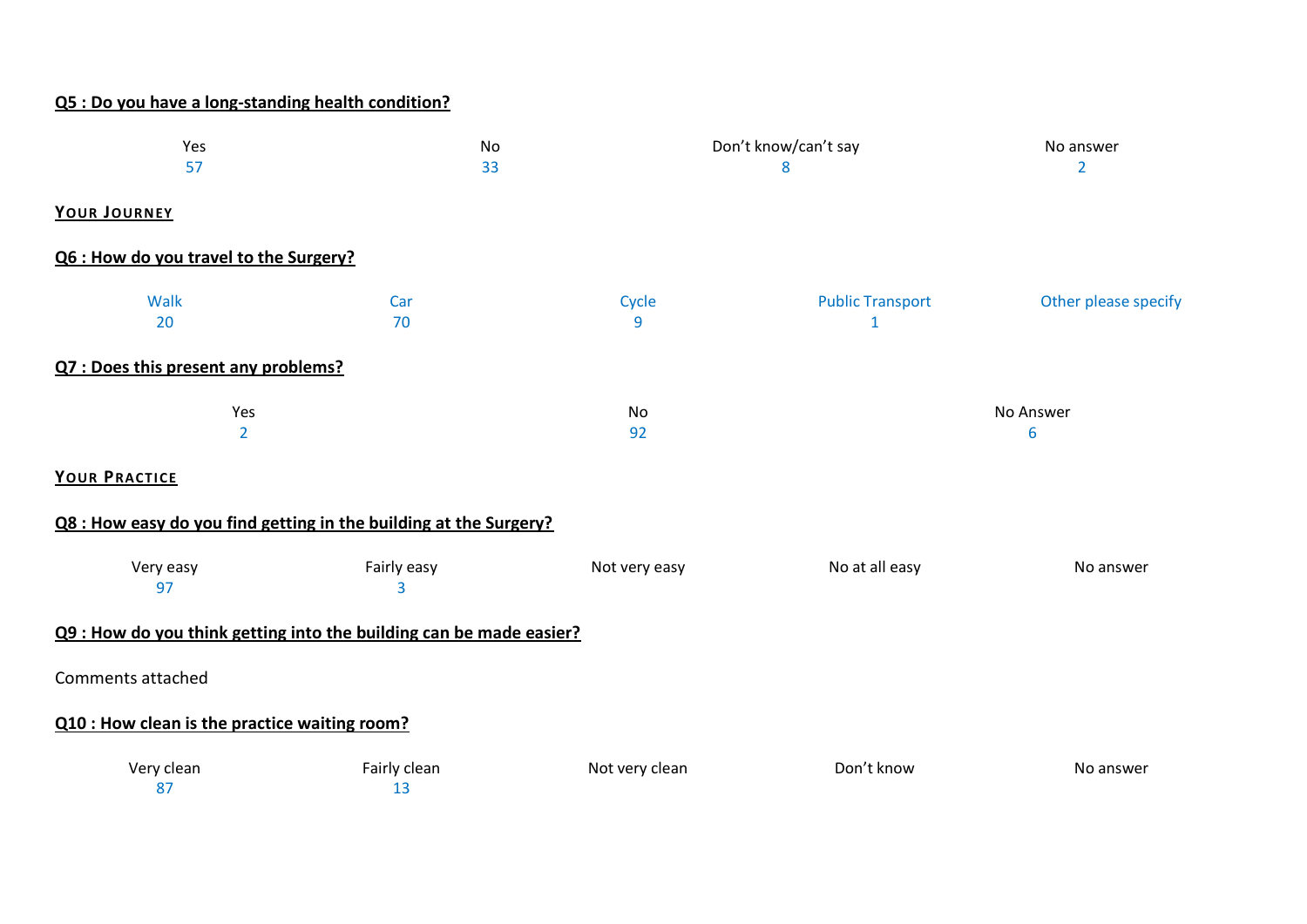#### **RECEP TION**

|                       | Q11 : How helpful do you find the receptionists at your surgery?                                                     |                     |                      |                       |                  |
|-----------------------|----------------------------------------------------------------------------------------------------------------------|---------------------|----------------------|-----------------------|------------------|
| Very helpful<br>88    | <b>Fairly Helpful</b><br>12                                                                                          | Not very Helpful    |                      | Don't know            | No Answer        |
| <b>APPOINTMENTS</b>   |                                                                                                                      |                     |                      |                       |                  |
|                       | Q12 : In the last 12 months how many times have your seen a GP/Nurse at your practice?                               |                     |                      |                       |                  |
| None<br>5             | 1-3 times<br>44                                                                                                      | 4-6 times<br>20     |                      | 6 or more times<br>31 | No answer        |
|                       | Q13 : How do you normally book your appointment to see a GP/Nurse?                                                   |                     |                      |                       |                  |
| In Person<br>16       |                                                                                                                      | By phone<br>80      |                      |                       | <b>Both</b><br>4 |
|                       | Q14a : Considering the volume of calls, how easy is it to get through to reception at your GP practice on the phone? |                     |                      |                       |                  |
| Very easy<br>18       | Fairly easy<br>53                                                                                                    | Not very easy<br>20 |                      | Not at all easy<br>5  | No answer<br>4   |
| Q14b: Comments        |                                                                                                                      |                     |                      |                       |                  |
| See comments attached |                                                                                                                      |                     |                      |                       |                  |
|                       | Q15 : How easy is it to speak to a doctor or nurse on the phone at your GP practice?                                 |                     |                      |                       |                  |
| Very easy<br>15       | Fairly easy<br>24                                                                                                    | Not very easy<br>22 | Not at all easy<br>3 | N/A<br>36             | No answer        |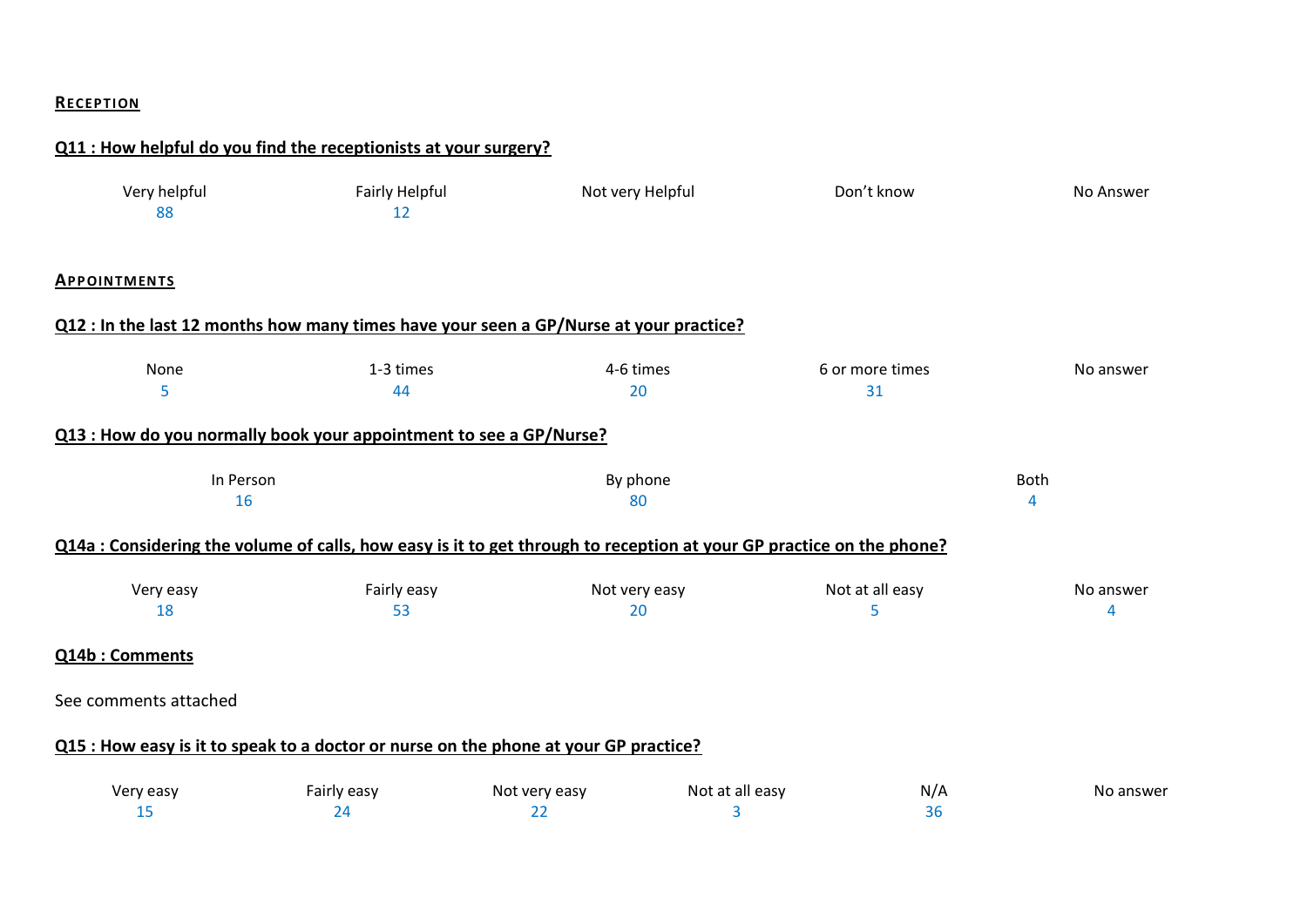| Q16 : How many days do you usually have to wait to get an appointment with a GP/Nurse of your choice? |                         |                                 |                            |                                                         |                                      |
|-------------------------------------------------------------------------------------------------------|-------------------------|---------------------------------|----------------------------|---------------------------------------------------------|--------------------------------------|
| Same or next day<br>55                                                                                | 2-4 days<br>19          |                                 | 5 days or more<br>19       | Don't know, never tried<br>4                            | No answer<br>3                       |
| Q17 : How often do you get to see your GP/Nurse you have requested?                                   |                         |                                 |                            |                                                         |                                      |
| Always<br>37                                                                                          | A lot of the time<br>42 | Some of the time<br>10          | Never<br>$\mathbf 0$       | N/A<br>$\overline{7}$                                   | No answer<br>$\overline{\mathbf{4}}$ |
| Q18 : If you need to see a GP/Nurse urgently, can you normally be seen on the same day?               |                         |                                 |                            |                                                         |                                      |
| Yes<br>72                                                                                             |                         | No<br>5                         |                            | Don't know, never tried<br>20                           | No answer<br>3                       |
| Q19 : Have you ever missed an appointment because?                                                    |                         |                                 |                            |                                                         |                                      |
| I recovered<br>$\overline{3}$                                                                         | I forgot<br>4           | I was delayed<br>$\overline{2}$ | Too difficult<br>to cancel | Could not get through on<br>the phone<br>$\overline{2}$ | No answer/N/A<br>89                  |
| Q20 : Is the surgery currently open at times that are convenient to you?                              |                         |                                 |                            |                                                         |                                      |
| Yes<br>87                                                                                             |                         |                                 | No<br>9                    |                                                         | No answer<br>4                       |
| <b>DISPENSARY</b>                                                                                     |                         |                                 |                            |                                                         |                                      |
| Q21 : How do you order your repeat prescription?                                                      |                         |                                 |                            |                                                         |                                      |
| Fax                                                                                                   | Email<br>16             |                                 | Chemist<br>1               | By Hand<br>73                                           | No answer or N/A<br>10               |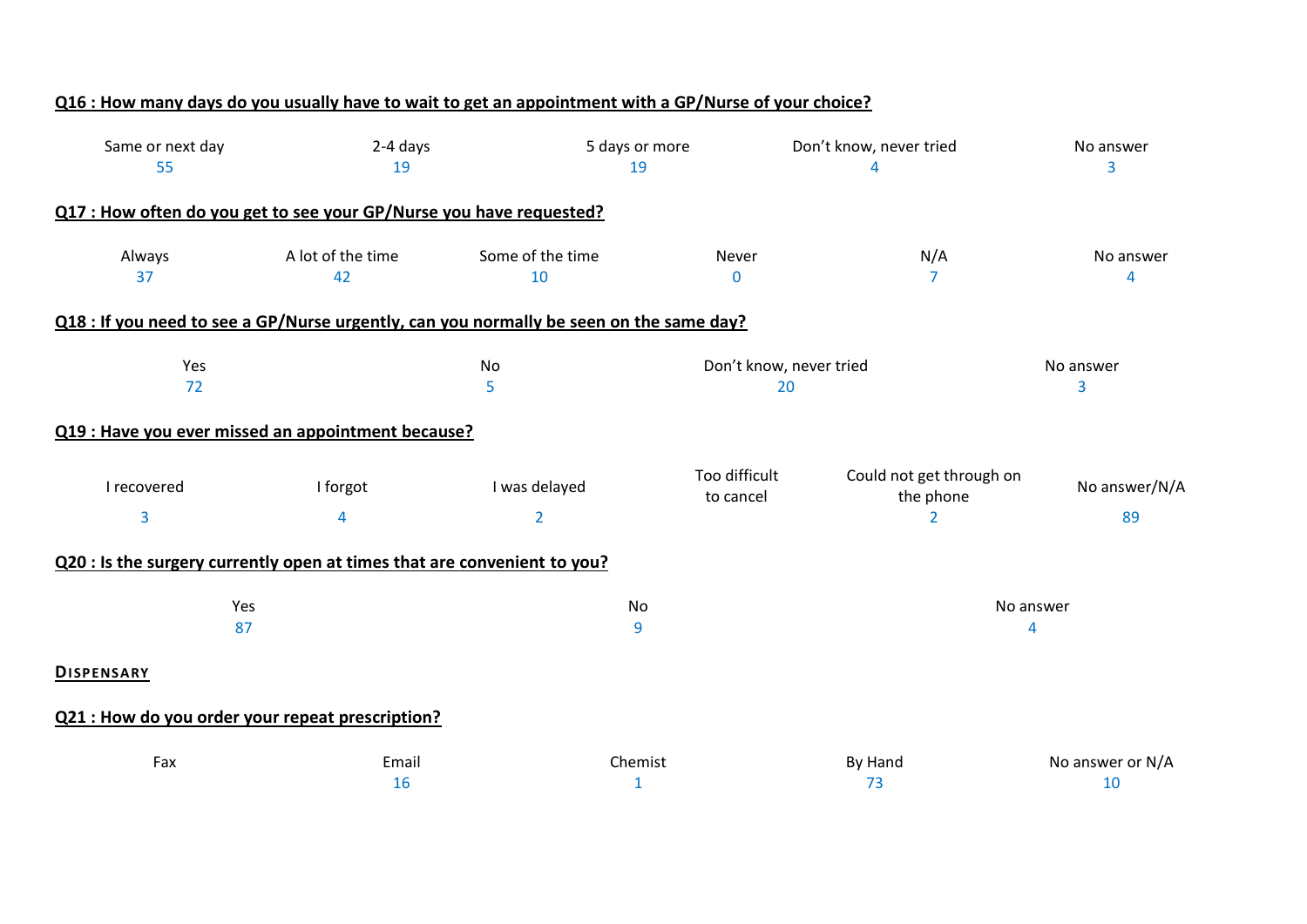#### **YOUR CONSULTATION**

## **Q22 : Referring to your face to face/telephone consultation with the Doctor/Nurse today, how highly would you score the Doctor/Nurse at each of the following?**

| A: Giving you enough time?                      |                                                                                         |      |      |      |           |           |
|-------------------------------------------------|-----------------------------------------------------------------------------------------|------|------|------|-----------|-----------|
| Excellent                                       | Very good                                                                               | Good | Fair | Poor | Very Poor | No Answer |
| 53                                              | 38                                                                                      |      | 3    |      |           |           |
| B : Make you feel at ease                       |                                                                                         |      |      |      |           |           |
| Excellent                                       | Very good                                                                               | Good | Fair | Poor | Very Poor | No Answer |
| 65                                              | 23                                                                                      | 10   |      |      |           |           |
| C: Listening to you?                            |                                                                                         |      |      |      |           |           |
| Excellent                                       | Very good                                                                               | Good | Fair | Poor | Very Poor | No Answer |
| 60                                              | 29                                                                                      |      |      |      |           |           |
| D: Explaining treatment and tests?              |                                                                                         |      |      |      |           |           |
| Excellent                                       | Very good                                                                               | Good | Fair | Poor | Very Poor | No Answer |
| 58                                              | 30                                                                                      | 10   |      |      |           |           |
| E : Involving you in decisions about your care? |                                                                                         |      |      |      |           |           |
| Excellent                                       | Very good                                                                               | Good | Fair | Poor | Very Poor | No Answer |
| 56                                              | 29                                                                                      | 12   |      |      |           |           |
| F: Treating you with care and concern?          |                                                                                         |      |      |      |           |           |
| Excellent                                       | Very good                                                                               | Good | Fair | Poor | Very Poor | No Answer |
| 60                                              | 25                                                                                      | 12   |      |      |           |           |
|                                                 | G: How much confidence and trust did you have in the GP/Nurse you last saw or spoke to? |      |      |      |           |           |
| Excellent                                       | Very good                                                                               | Good | Fair | Poor | Very Poor | No Answer |
| 90                                              |                                                                                         |      |      |      |           |           |
|                                                 | H: Would you be completely happy to see this GP/Nurse again?                            |      |      |      |           |           |
| Excellent                                       | Very good                                                                               | Good | Fair | Poor | Very Poor | No Answer |
| 99                                              |                                                                                         |      |      |      |           |           |
|                                                 |                                                                                         |      |      |      |           |           |

Please see further comments attached.